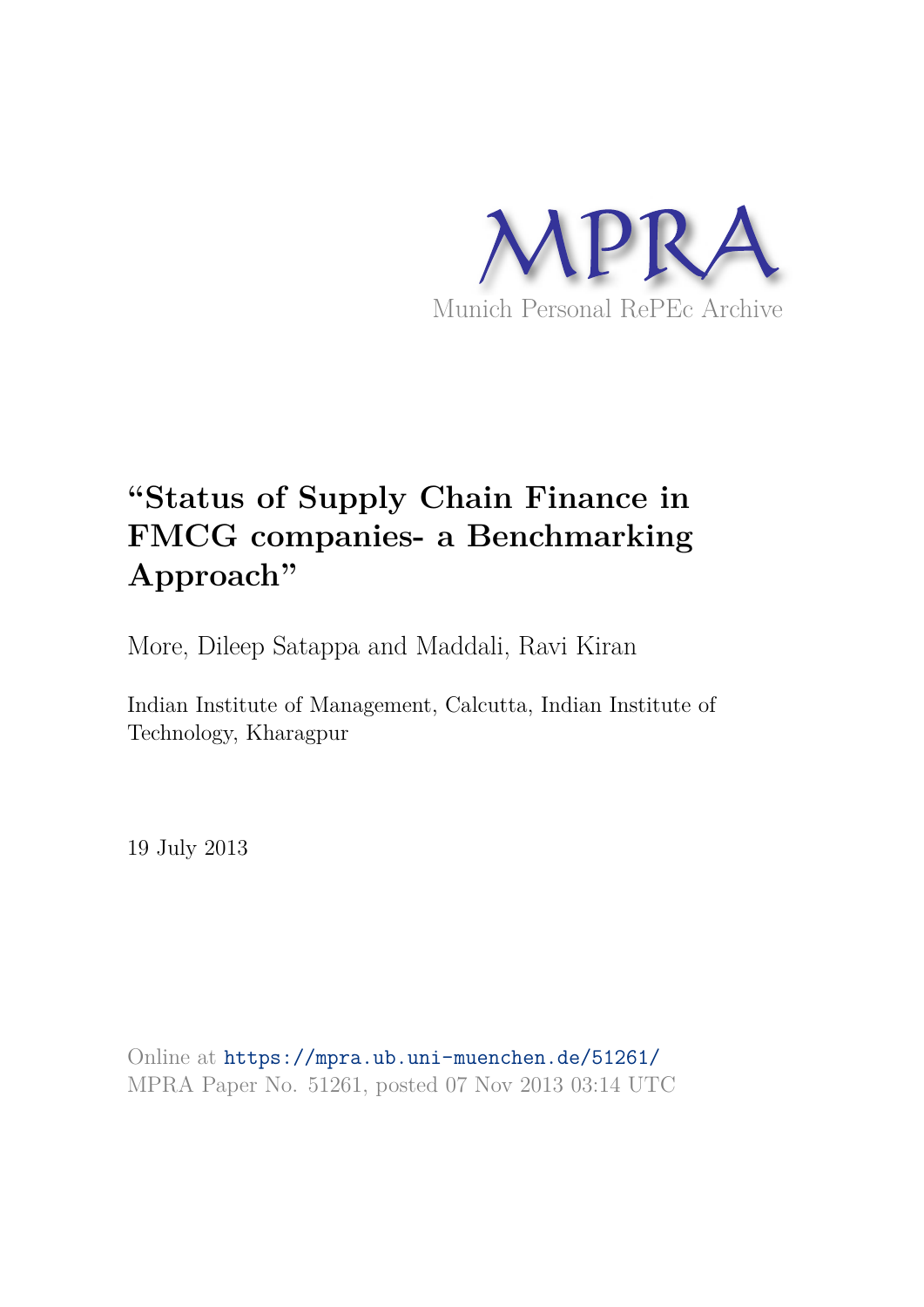## "Status of Supply Chain Finance in FMCG companies-

## a Benchmarking Approach"

Prof. Dileep Satappa More Indian Institute of Management, Calcutta Email- dileep\_more@iimcal.ac.in

Ravi Kiran Maddali Indian Institute of Technology, Kharagpur Email- ravi.maddali03@gmail.com

July, 2013

#### **Abstract**

A company's performance significantly depends on how well a company manages its finances keeping in view the short term hurdles and long term goals. One objective of financial statement analysis is to determine firm value. Research suggests that a firm's value is a function of the expected future growth and profitability of the firm (e.g., Ohlson, 1995). The purpose of this study is to assess the performance of the top players in the Indian FMCG industry and benchmark the best player's actions in different scenarios to be the best practice in the industry. The author mainly concentrates on which company stood in what place in tacking different finance constraints of supply chain. Inputs and outputs are strategically selected to show cases ranging from short term transfers to company capital structure. The results show that each company is good at different cases and they did earn them with good management. Also it is evident that company that has been managing its finances well was rewarded with a good market share.

*Key Words*: Supply Chain, FMCG, DEA Analysis, Ratio Analysis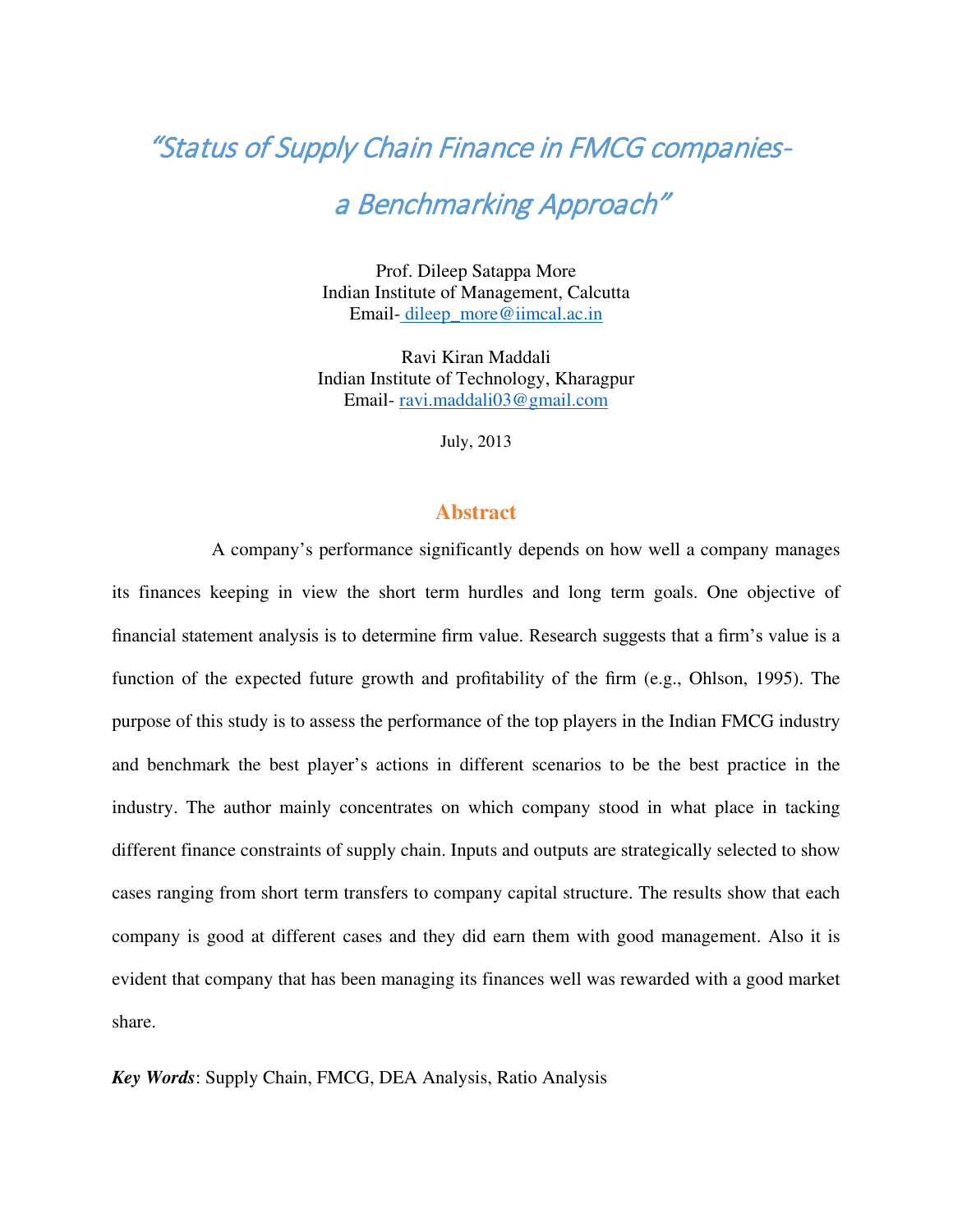## **Introduction**

 A well designed and implemented financial management is expected to contribute positively to the creation of a firm's value (Padachi 2006). In this article we have categorized the cases into 3 parameters that define the wellness of company finance. They are *Liquidity, Profitability and Asset Turnover* efficiencies. *Liquidity* refers to quickly convert investments into cash or assets with minimal cost and in less time. *Profitability* refers to the efficiency of a company in making profits from existing business. *Asset Turnover* refers to converting its available assets into the sales through efficiently managing them. An important role of these efficiencies is that they impact the attractiveness of a business for investors, suppliers and marketers. It is obvious that, the importance of efficient working capital management is unquestionable to all business activities. Because, business capability relies on its ability to effectively use (manage) receivables, inventories and payables, Filbeck and Kruger (2005). Inefficient working capital management not only reduces the profitability of business but also ultimately lead to financial crises, Chowdhury and Amin (2007).

## **Objective of the study:**

- To find the efficiency of a set of companies in different scenarios that speak about different aspects of a company
- To identify the strategy and the actions of the efficient companies that have kept them ahead
- To benchmark these strategies for that industry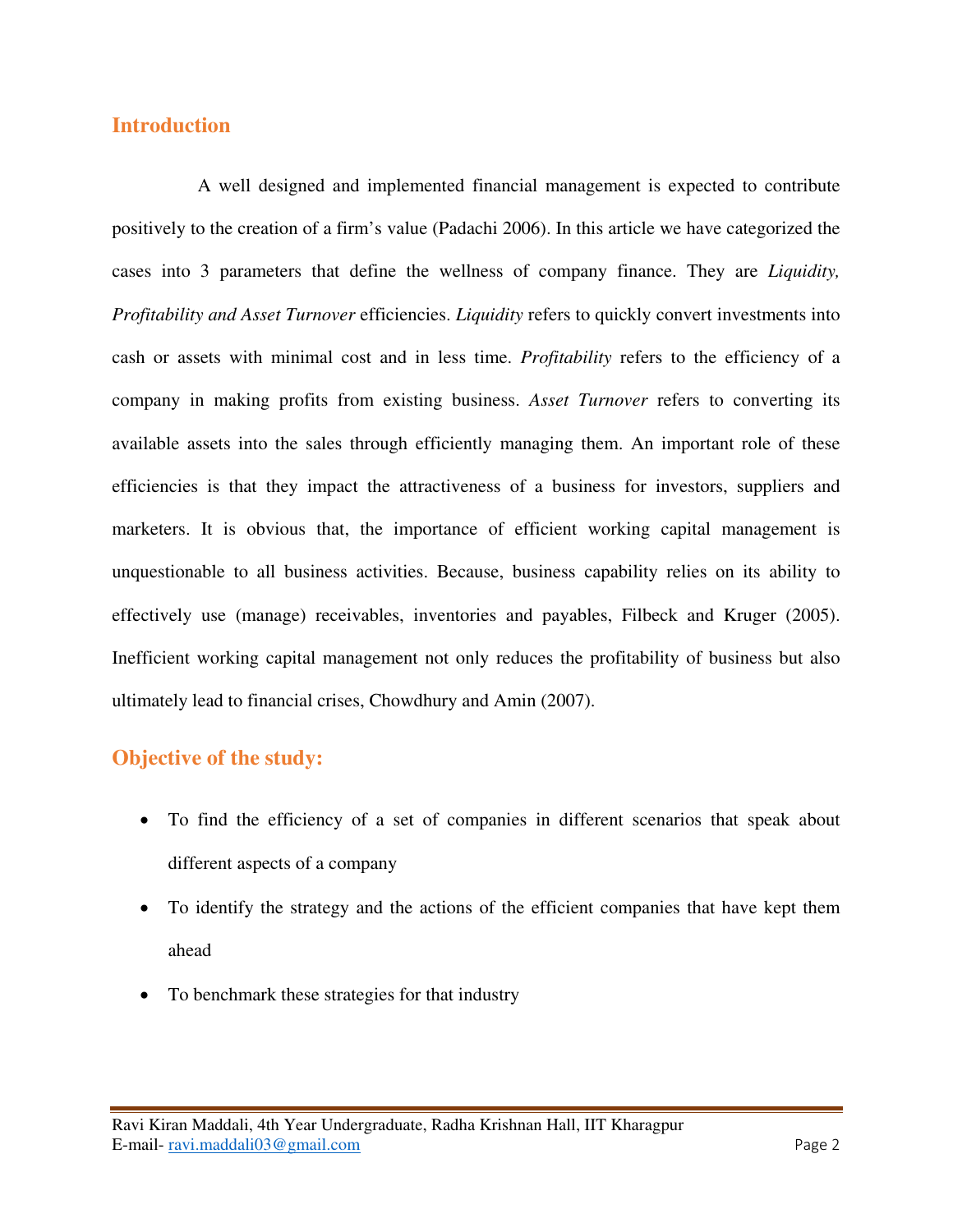## **Research Methodology of the study:**

#### **DEA:**

Data envelopment analysis (DEA) is receiving increasing importance as a tool for evaluating and improving the performance of manufacturing and service operations. It has been extensively applied in performance evaluation and benchmarking of schools, hospitals, bank branches, production plants, etc. (Charnes et al., 1994)

DEA is a multi-factor productivity analysis model for measuring the relative efficiencies of a homogenous set of decision making units (DMUs). The efficiency score in the presence of multiple input and output factors is defined as:

*<u>weighted sum of outputs</u>*<br>*Efficiency* = <u>*weighted sum of innuts*</u>  *Efficiency = weighted sum of inputs* 

Assuming that there are n DMUs, each with m inputs and outputs, the relative efficiency score of a test DMU p is obtained by solving the following model proposed by ( Charnes et al. 1978):

$$
\max \quad \frac{\sum_{k=1}^{s} v_k y_{kp}}{\sum_{j=1}^{m} u_j x_{jp}}
$$
\n
$$
s.t \quad \frac{\sum_{k=1}^{s} v_k y_{ki}}{\sum_{j=1}^{m} u_j x_{ji}} \le 1 \quad \forall i
$$
\n
$$
v_k, u_j \ge 0 \quad \forall k, j
$$

Where

 $k = 1$  to *s*,  $j = 1$  to  $m<sub>i</sub>$  $i = 1$  to  $n$ ,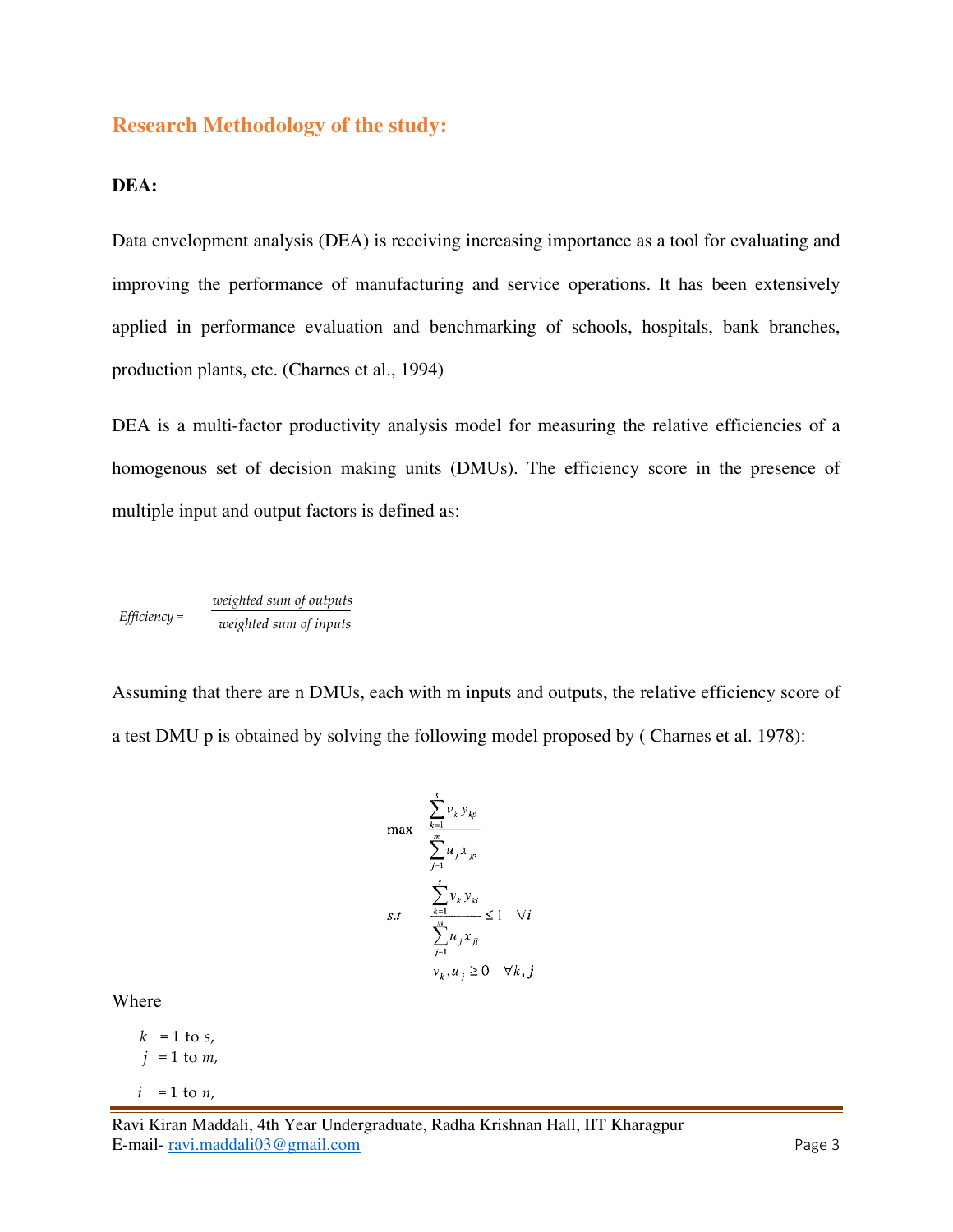$y_{ki}$  = amount of output *k* produced by DMU *i*,

- $x_{ji}$  = amount of input *j* utilized by DMU *i*,
- $v_k$  = weight given to output *k*,
- $u_i$  = weight given to input *j*.

The fractional program shown as (2) can be converted to a linear program as shown in (3). For more details on model development see Charnes et al. (1978).

$$
\max \sum_{k=1}^{5} v_k y_{kp}
$$
  
s.t 
$$
\sum_{j=1}^{m} u_j x_{jp} = 1
$$

$$
\sum_{k=1}^{s} v_k y_{ki} - \sum_{j=1}^{m} u_j x_{ji} \le 0 \quad \forall i
$$

$$
v_k, u_j \ge 0 \quad \forall k, j
$$

$$
\begin{aligned}\n\min \quad & \theta \\
s.t \quad & \sum_{i=1}^{n} \lambda_i x_{ji} - \theta x_{jp} \le 0 \quad \forall j \\
& \sum_{i=1}^{n} \lambda_i y_{ki} - y_{kp} \ge 0 \quad \forall k \\
& \lambda_i \ge 0 \quad \forall i\n\end{aligned}
$$

The above problem is run *n* times in identifying the relative efficiency scores of all the DMUs. Each DMU selects input and output weights that maximize its efficiency score. In general, a DMU is considered to be efficient if it obtains a score of 1 and a score of less than 1 implies that it is inefficient.

## **Benchmarking in DEA**

For every inefficient DMU, DEA identifies a set of corresponding efficient units that can be utilized as benchmarks for improvement. The benchmarks can be obtained from the dual problem shown as (4).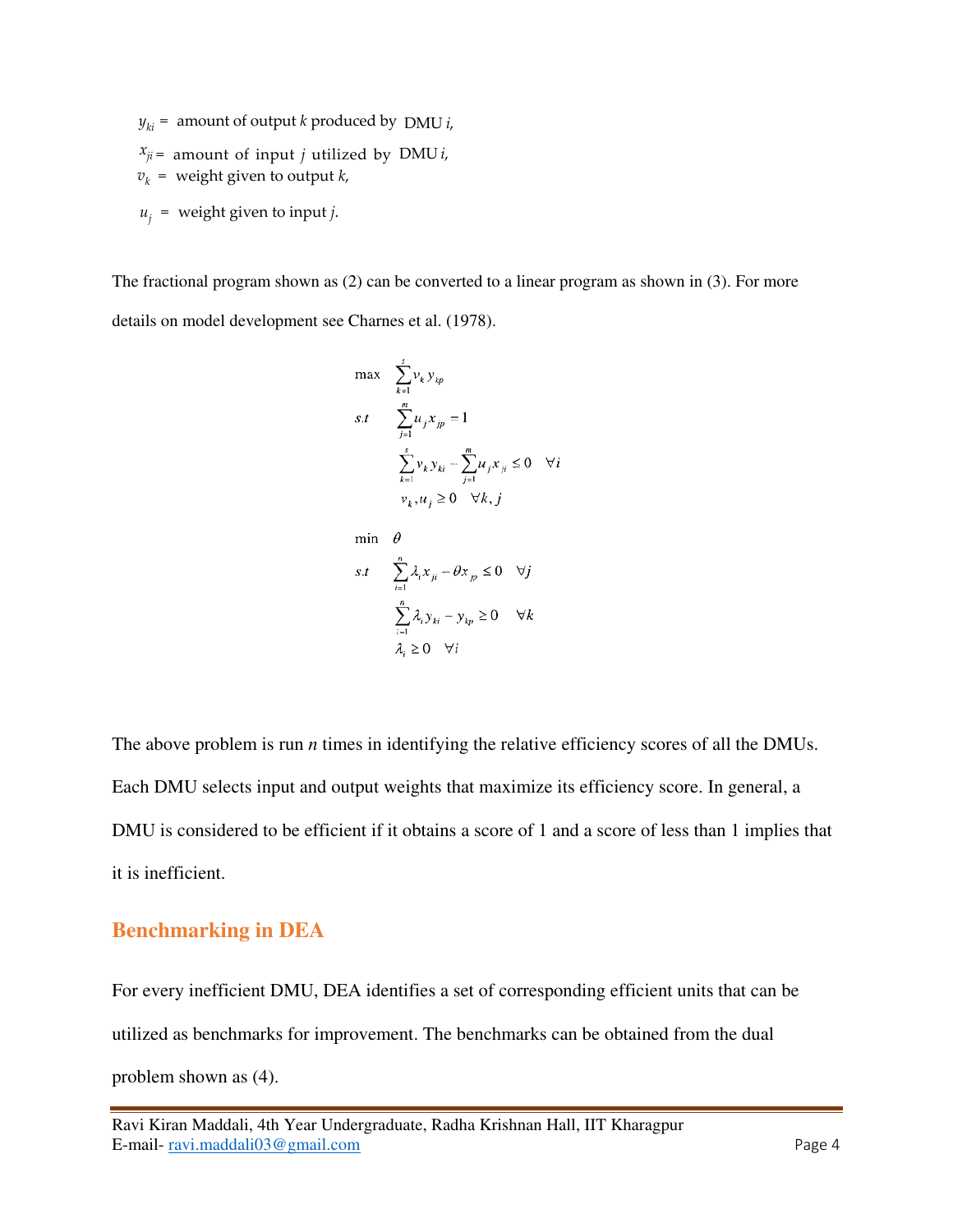Where

 $\theta$ = efficiency score, and

 $s =$  dual variables.

Although benchmarking in DEA al- lows for the identification of targets for improvements, it has certain limitations. A difficulty addressed in the literature regard- ing this process is that an inefficient DMU and its benchmarks may not be inherently similar in their operating practices. This is primarily due to the fact that the compos- ite DMU that dominates the inefficient DMU does not exist in reality. To overcome these problems researchers have utilized performancebased clustering methods for identifying more appropriate benchmarks (Doyle & Green, 1994; Talluri & Sarkis, 1997). These methods cluster inherently similar DMUs into groups, and the best performer in a particular cluster is utilized as a benchmark by other DMUs in the same cluster.

### **Performance Ranking in DEA**

Traditional DEA models do not allow for ranking DMUs, specifically the efficient ones. Also, it is possible in DEA that some of the inefficient DMUs are in fact better overall performers than certain efficient ones. This is because of the unrestricted weight flexibility problem in DEA. In the determination of relative efficiency, problem (3) allows for unrestricted factor weights (*vk*  and *uj*). Thus, a DMU can achieve a high relative efficiency score by being involved in an unreasonable weight scheme (Dyson & Thannassoulis, 1988; Wong & Beasley, 1990).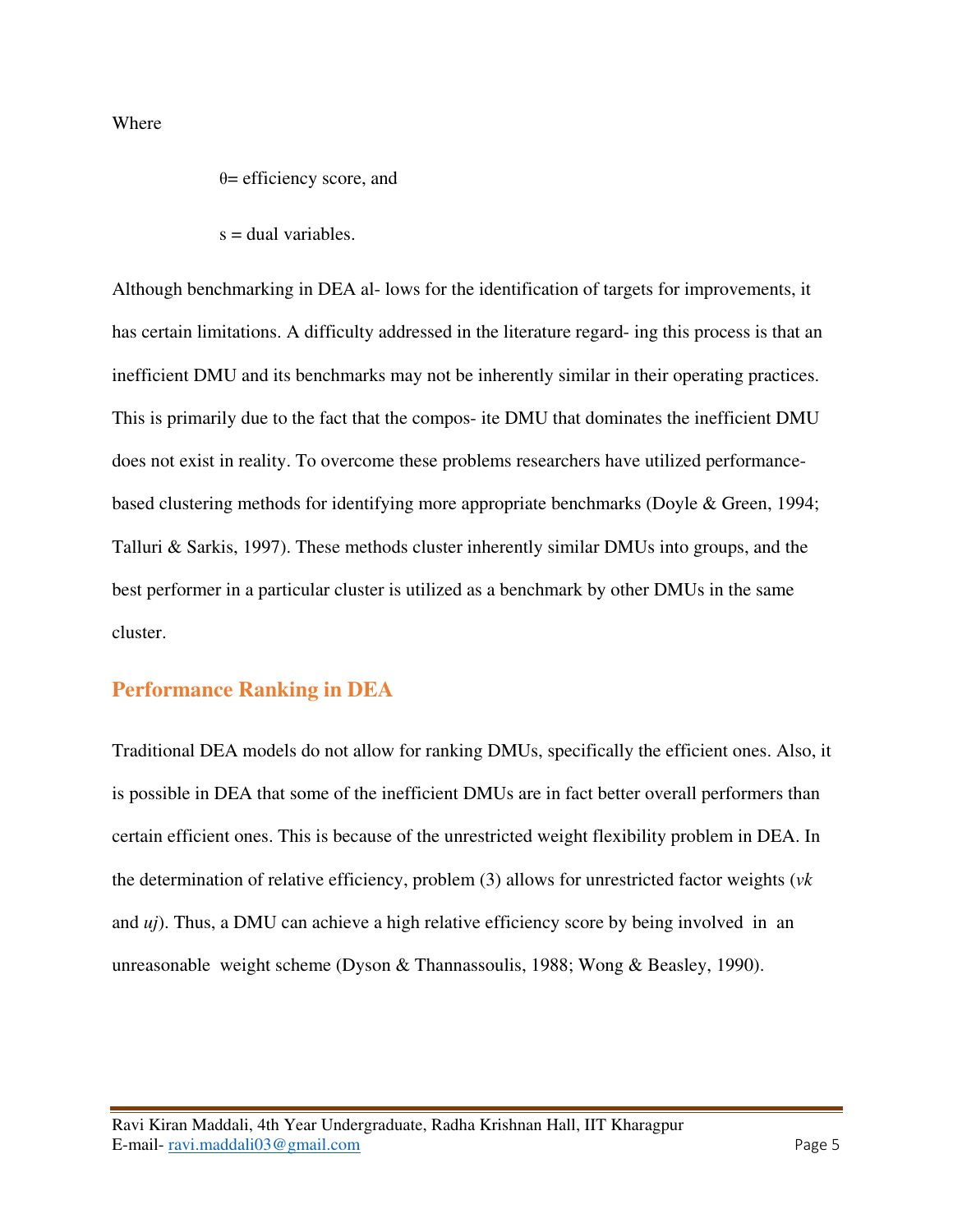## **DMU Selection:**

The 7 leading companies in the Indian FMCG industry have been chosen as the sample for the analysis

| S <sub>No</sub> | <b>Company Name</b> |
|-----------------|---------------------|
| 1               | HUL                 |
| $\overline{2}$  | <b>ITC</b>          |
| 3               | P&G                 |
|                 | Dabur               |
| 5               | <b>Nestle</b>       |
| 6               | Colgate             |
|                 | Marico              |

#### **Table 1. Sample Companies**

#### **Hindustan Unilever Limited:**

Hindustan Unilever Limited (HUL) is the only company in Indian consumer goods market that has products in more segments than any other company of the same sector. HUL is India's one of the largest fast moving consumer goods company, with leadership in Home, Personal Products and others.

#### **ITC Limited:**

ITC is an Indian conglomerate established in 1910 and specializes in Fast Moving Consumer Goods (FMCG), Hotels, Paperboards, Paper & Packaging and Agri Business, ITC prime business being the cigarette sales it is rapidly gaining market share even in its nascent businesses of Packaged Foods & Confectionery, Branded Apparel, Personal Care and Stationery.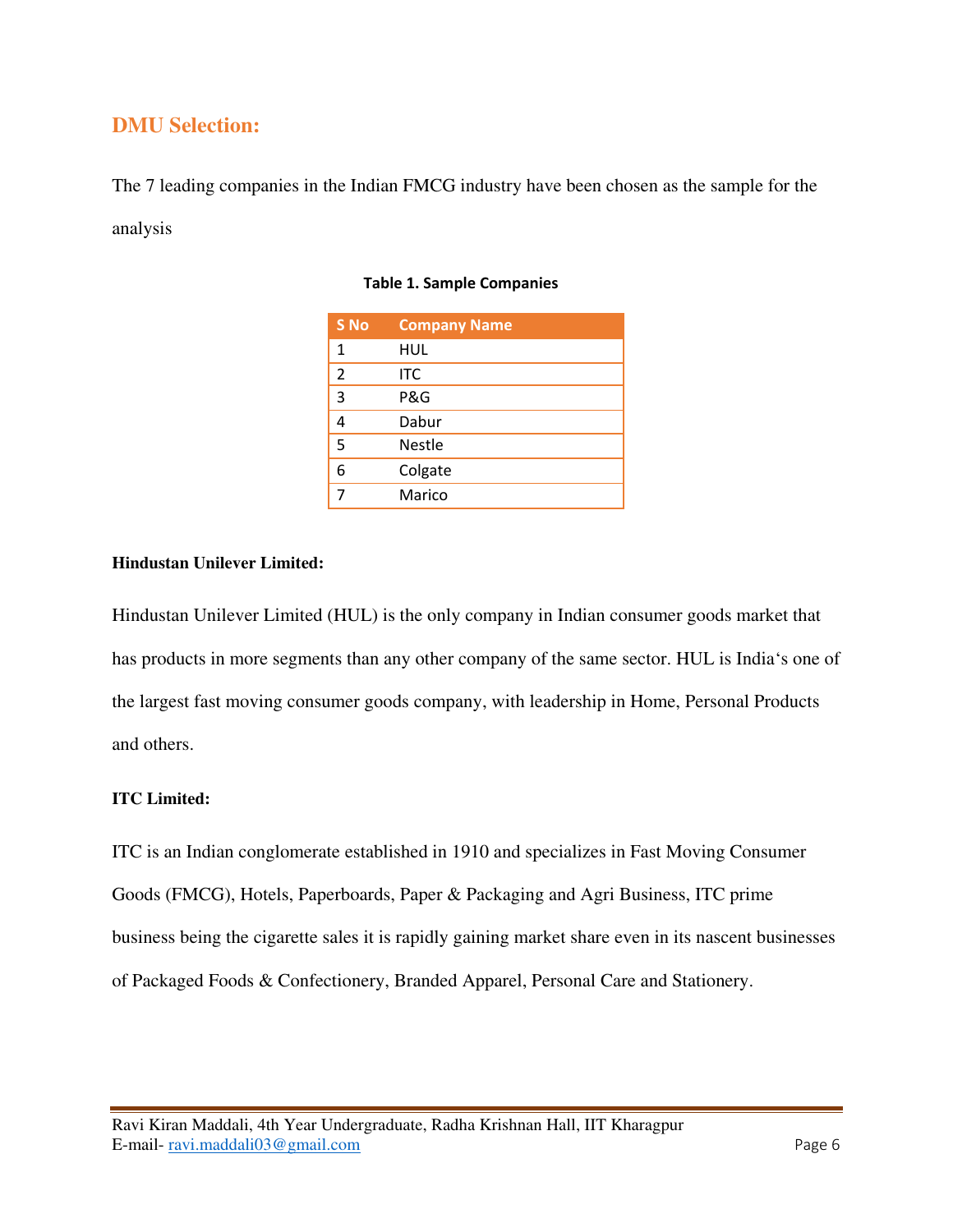#### **P&G:**

Proctor and Gamble is an American multinational company. Its products include pet foods, cleaning agents, and personal care products. P&G though a global leader in personal care has been struggling in India with sluggish profits and falling revenue. P&G is investing huge amounts money to tap the huge Indian consumer market.

#### **Dabur India:**

Dabur India Ltd. is currently the fourth largest company in India in terms of market capitalization in the FMCG and Personal care sector with revenues of over Rs. 4000 Cr. The company is 125 years old and specializes in Ayurvedic medicines.

#### **Nestle:**

Nestle is a Swiss multinational food company. Nestlé's products include baby food, bottled water, breakfast cereals, coffee, confectionery, dairy products, ice cream, pet foods, and snacks. Nestle is the market leader in the Indian food processing Industry and has been restoring its leadership for some time.

#### **Colgate Palmolive:**

Incorporated in September1937, Colgate-Palmolive (India) Limited (CPIL) is India's leading provider of scientifically proven oral care products. The range of products includes toothpastes, toothpowder and toothbrushes as well as a specialized range of dental therapies.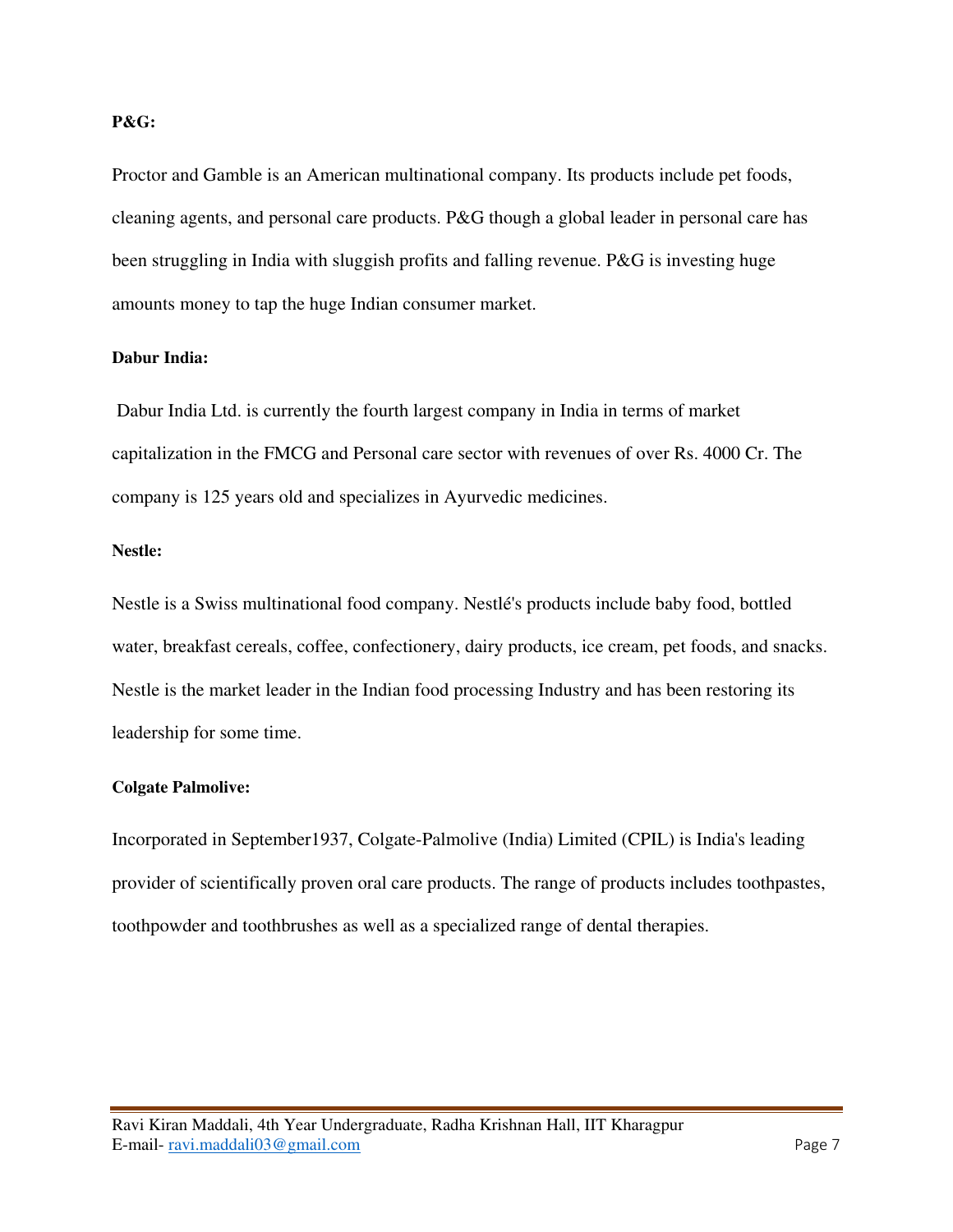#### **Marico:**

Over the past few years, Marico has evolved into one of the leading Indian FMCG companies from a coconut oil manufacturer. It has positioned itself on the beauty and wellness platform and caters to hair care, health care, and skin care.

## **Inputs and Outputs:**

A total of 7 inputs and 7 outputs have been chosen for the analysis

Each scenario provides a ratio with these inputs and outputs and maximization of these ratios is the target.

Scenario 1, 2, 3 signify liquidity efficiency of a company.

Scenario 4, 5 signify Asset Turnover efficiency of the company.

Scenario 6, 7 signify Profitability of the company.

This flowchart shows how the whole thing works; first the selected inputs for several scenarios go through the DMUs and the produced outputs from these available inputs gives the efficiency of the particular DMU.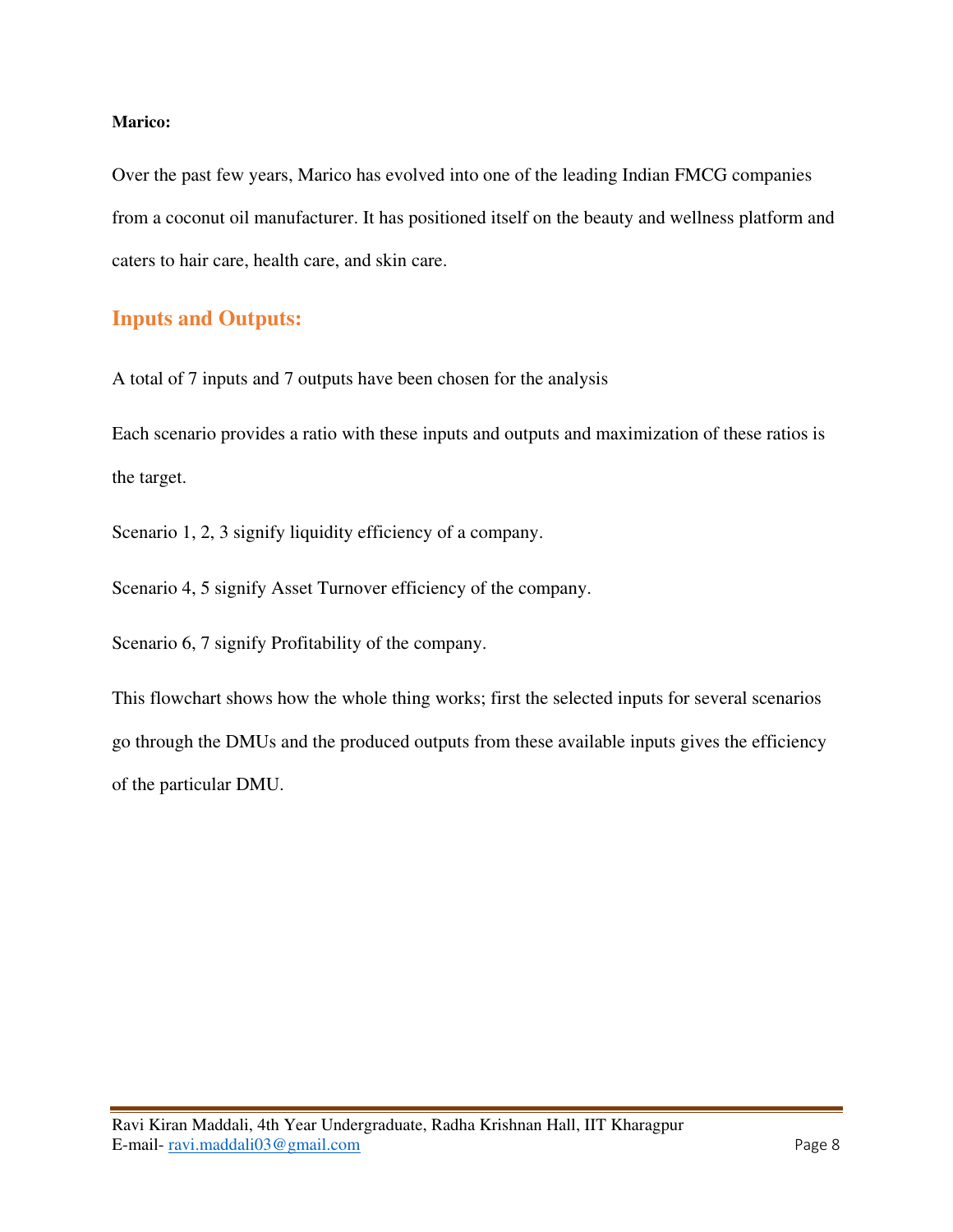

## **Significance of these Scenarios:**

**Scenario 1:** The significance of this scenario is it shows how a company is managing its liquidity. A good company current ratio should be close to the operating industry average. Always current ratio greater than 1 is considered to be good and moreover higher the ratio signifies the company is in good shape. If it is less than 1 it means the company is facing troubles in managing liquidity and may not be able to pay its short term payables with the available assets with reasonable liquidity.

With respect to SCF current ratio is a very important parameter since companies need good liquidity to pay for the raw materials and for the maintenance of supply chain. For the FMCG industry it is suggested to maintain high current ratios to meet the short term expenses.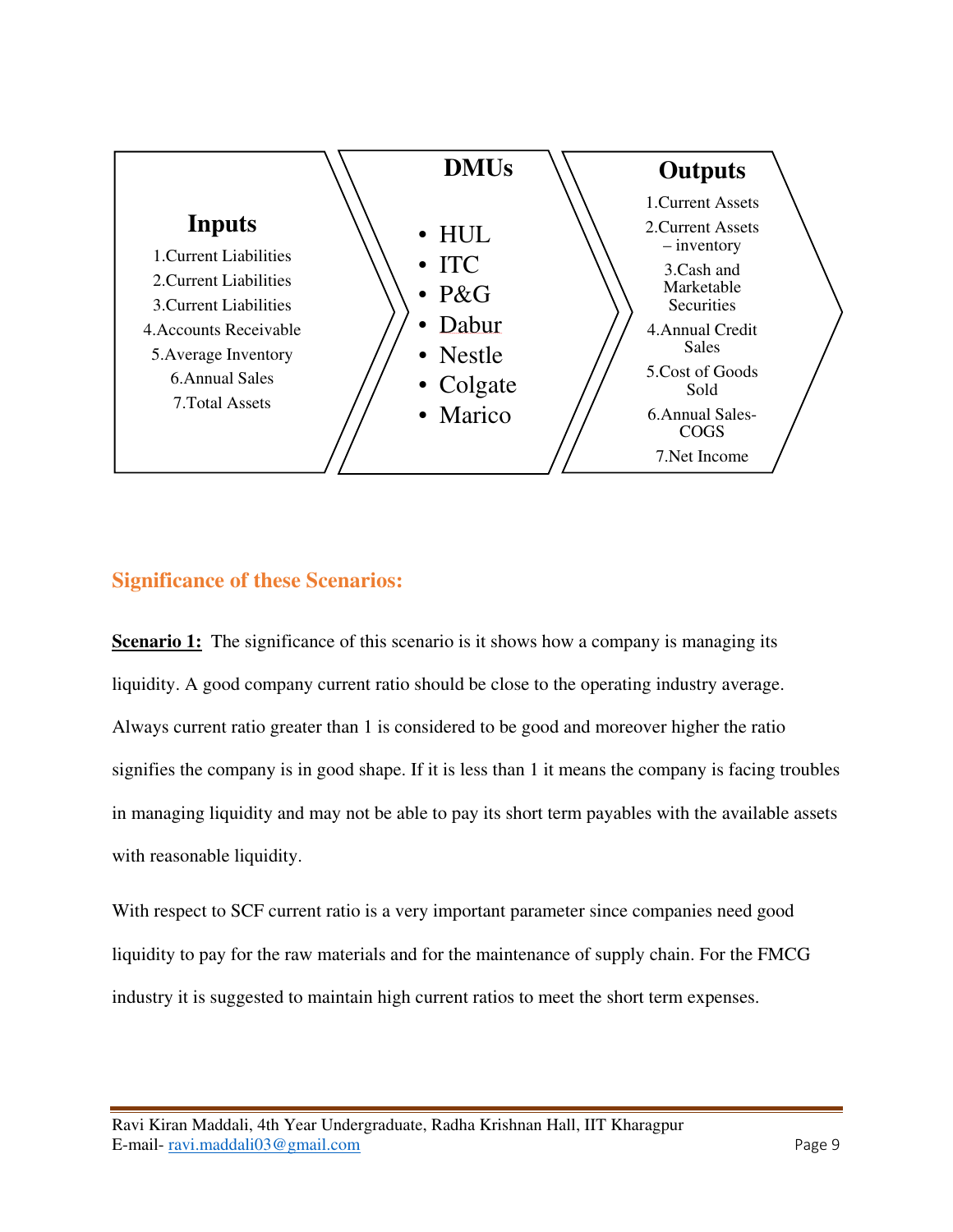**Scenario 2:** The significance of this scenario is this is the next level of current ratio and is more helpful and logical in gauging the liquidity of the company. This is also called as Quick Ratio or Acid Test and this ratio is also recommended to be maintained close to the industry average. The modification is that since current assets like inventory are not readily convertible to cash in tough situations. This ratio signifies how a company can settle its short term liabilities on a very short notice. Higher the current ratio good for the company and if it is less than 1 the company may be facing serious troubles to meet its short term payables.

With respect to SCF Quick ratio is an parameter investors and suppliers look into to invest or to provide goods as this explains how the company can pay back in time. Since a lot of working capital is tied in inventories in FMCG industry current ratio may mislead the efficiency of a company to pay back and so quick ratio is to be considered.

**Scenario 3:** The significance of this scenario is that it is the most advanced level to gauge the liquidity. Cash and marketable securities are the most liquid assets any company can posses and can be used to pay in the shortest of notices (Within a day or even less). Also in this case higher the ratio good for the company and must to close to the industry average. If its too high than average it means that company is not able to efficiently allocate its liquid assets rather than just keeping them in the form of cash or securities.

If a company is maintaining too much cash, it is not advisable since this cash can be used somewhere else and can be put to good use.

**Scenario 4:** The significance of this scenario is that it gives an insight about the company sales in credit and how the company is able to collect its receivables from its credit sales. Any company has both normal sales and credit sales and its significant in the FMCG sector since the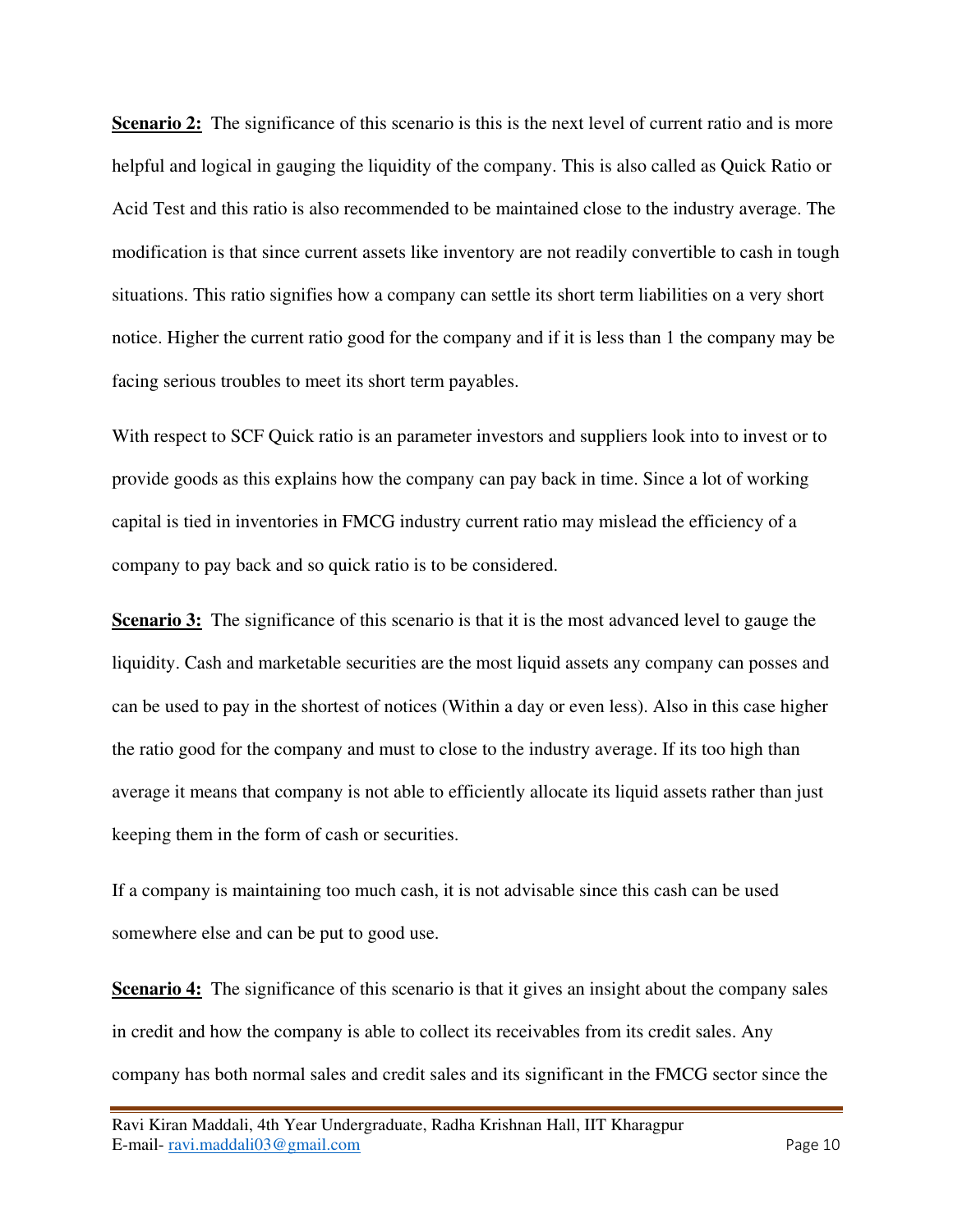products are often bough on credit and paid later. A company should be good enough to collect its receivables and maintain very less bad debts.

It is advised for the companies to maintain it close to the industry average. Lower the ratio means the company is too lenient in collecting the receivable where as if it is too high it signifies a company is being very aggressive with respect to its credit sales and it may hamper the sales of the company in the long run. A good metric to understand this is to calculate the days of receivables (365/receivables turnover) which gives the days it took for the company to collect the amount from the day the goods are sold and it makes sense if turnover is high the days are less and if turnover is low number of days are high.

**Scenario 5:** Primarily the reason for using average inventory instead of inventory for the current year is while calculating ratios involving values from Balance sheet and Profit and Loss statement it is vague to take both for a single year since balance sheet signifies at a point of time where as P&L is for a period so to make sense average inventory for the current and previous year is taken.

Inventory turnover ratio is used to understand the management efficiency of a company. It is suggested for a company to maintain this ratio close to the industry average. Higher the inventory turnover ratio it signifies the company is efficiently managing its inventory levels. But too high may show that company is not maintaining inventory levels to manage its sales and this may damage the sales due to inventory shortage. Low ratio means a lot of inventory overstocking and if the expiry period of these goods is less then there may be risk of obsolescence and also it needs high inventory holding costs.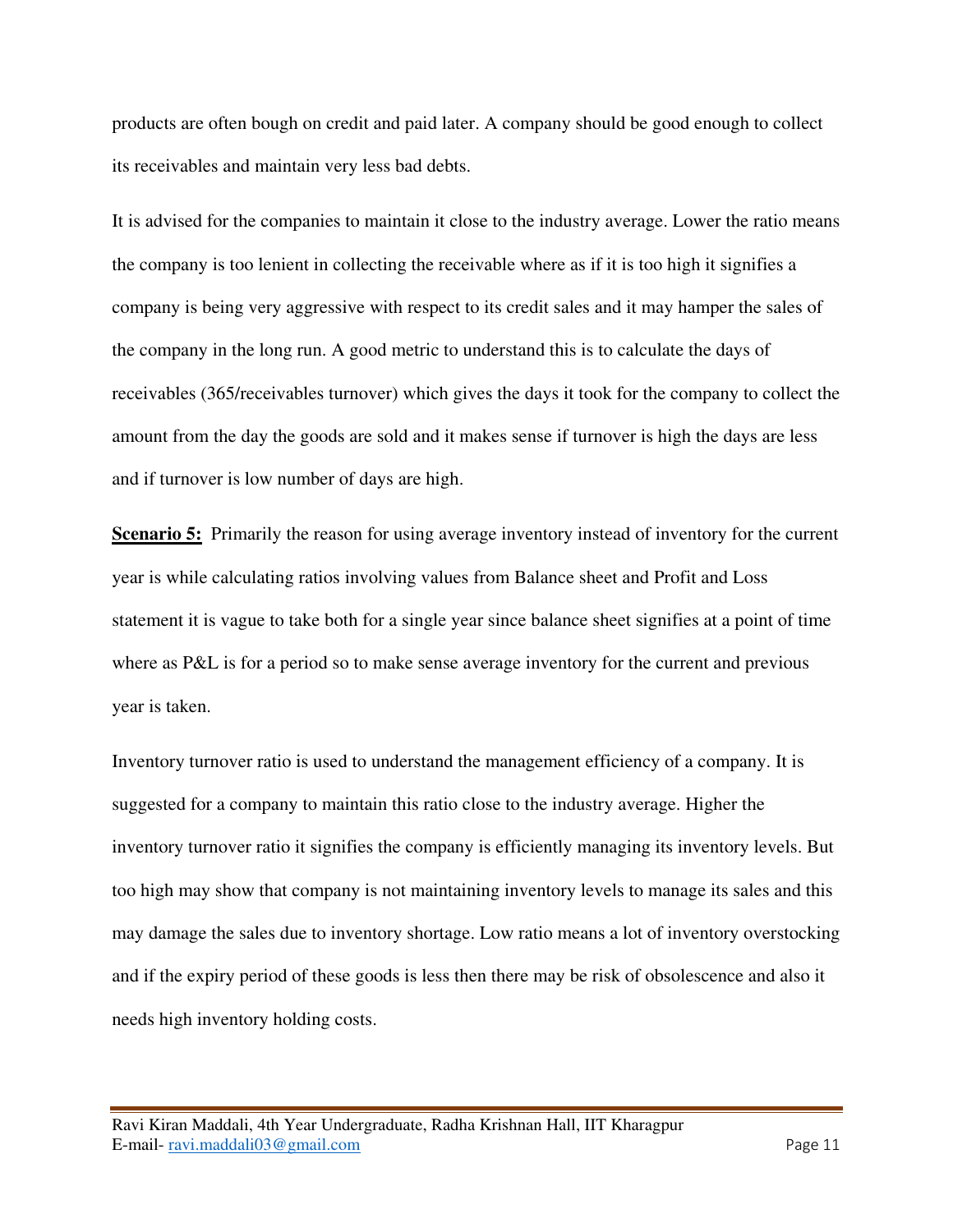Also in this case a good method to easily understand this by calculating Average Inventory holding period which gives the amount of time a company takes to convert its raw materials into final goods and are finally sold.

**Scenario 6:** This ratio signifies the efficiency of the company in maintain good margin of profits in the sales of its products. The high the ratio the company is gaining good profits and the company that can get good margins can become the leader of the market. A company can achieve good margins either by cutting its costs or by rising prices. But no company want to rise prices until it's a worst case, because rising prices means less demand and losing market share which can devastating for any company. So to attain good margins, only option for any company is to cut on its costs with efficient utilization of resources and best manufacturing techniques. Also it takes a lot management skill to do this.

**Scenario 7:** This scenario speaks about how good a company is converting its available assets in the income it will earn. A company acquires a lot of assets in the form of machinery, ware house for storage and infrastructure and all these need to get into attaining income for the company and if these assets doesn't they are of no use to the company.

So higher the ratio good for a company since high value means the company managed to get good income with significantly less assets for that income level. And if the ratio is low the case is reverse and it takes a lot of assets to attain reasonable income and it shows bad management of the company.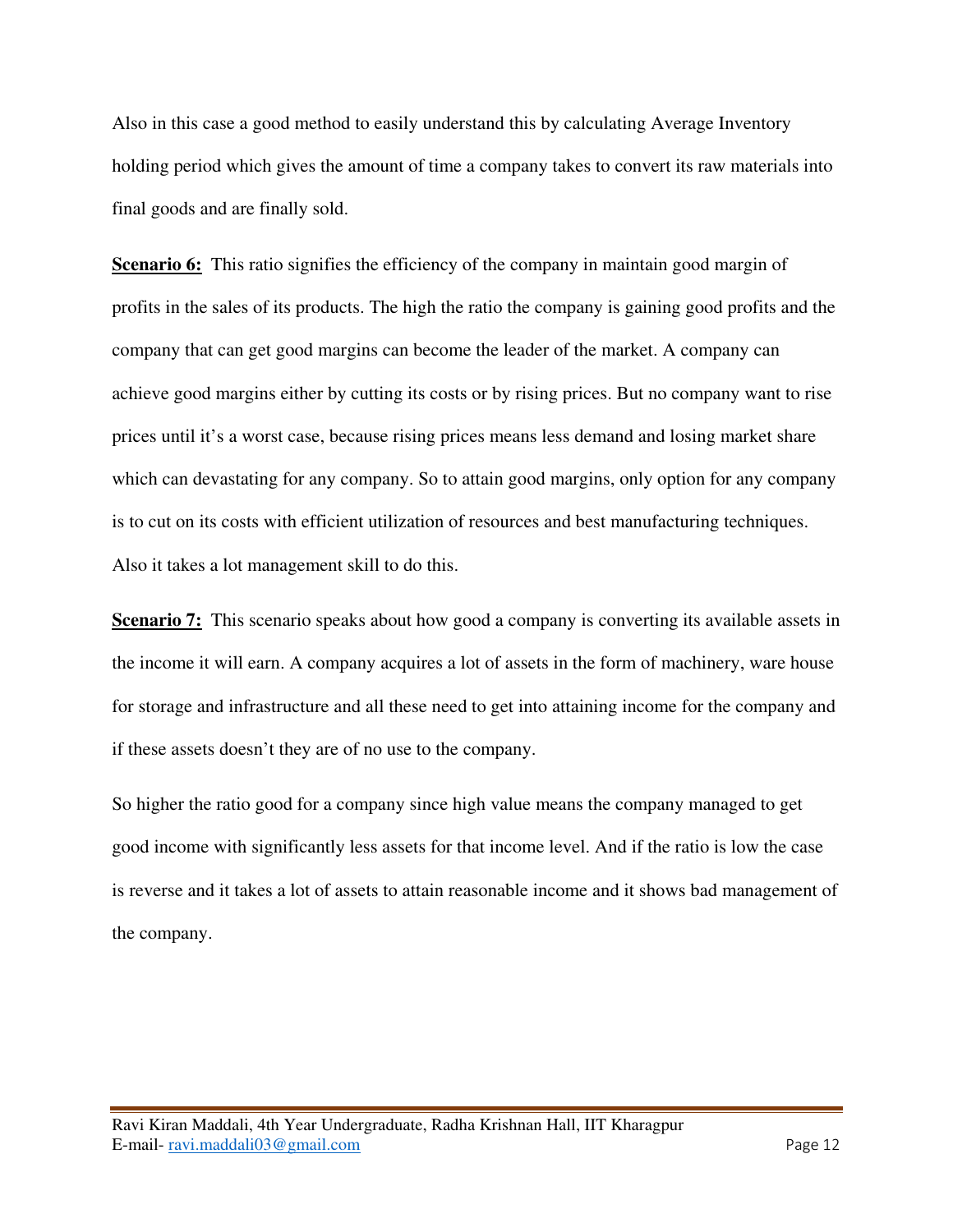## **Analysis and Results:**

The inputs and outputs are processed using DEA which has given efficiency scores for all the companies and scenarios for 3 years 2013, 2012, 2011. Spider graphs have been made with these efficiency scores for all three years.

First we present the graphs of liquidity efficiency for all 3 years and then analyze them to infer the results from these graphs.

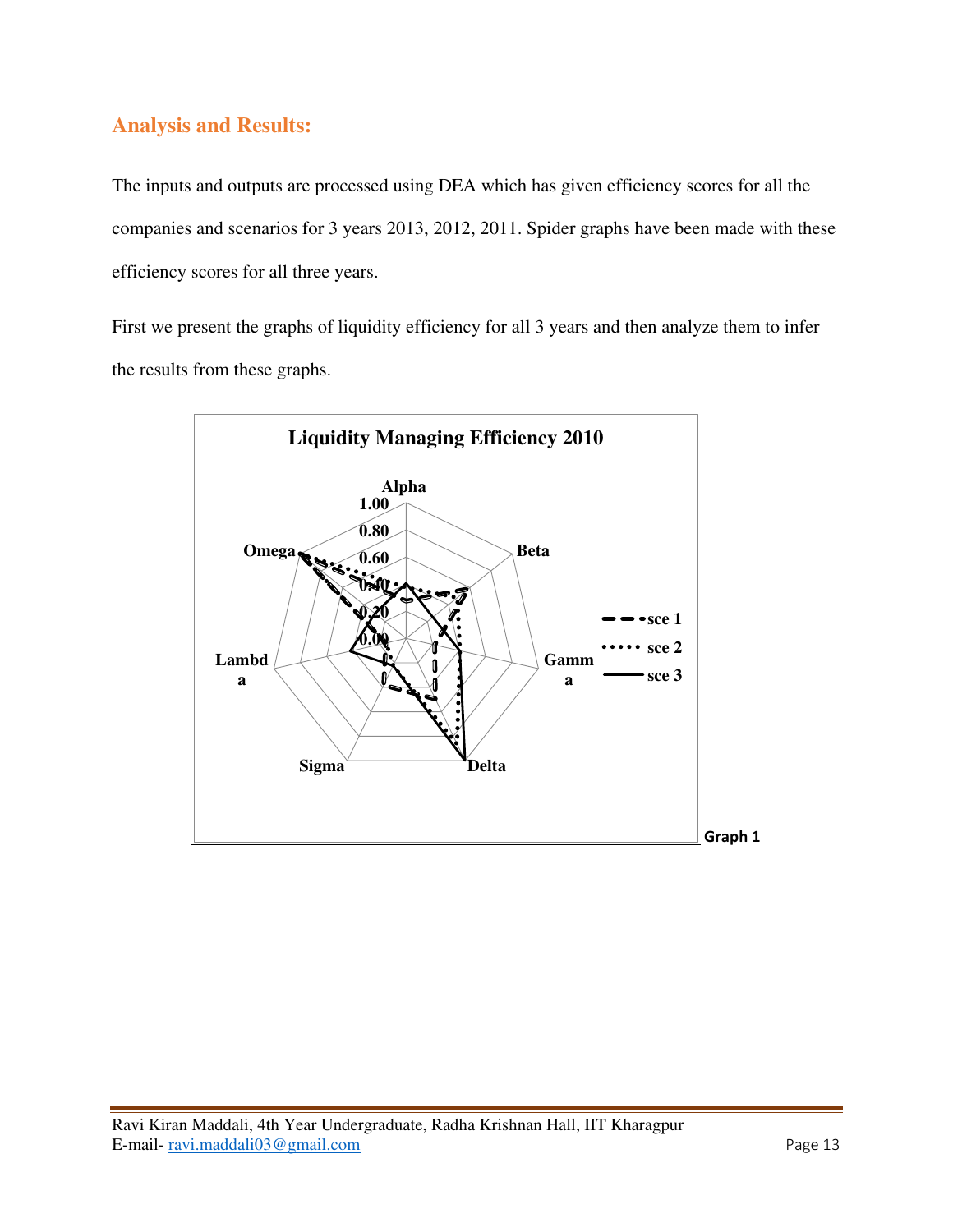

## **Analysis and results**

**Scenario 1:** From the above graphs it is evident that Marico has managed to maintain a high current ratio compared to its peers in all the 3 years and is the most efficient company. Though current assets of Marico were close to companies of its size Marico managed to maintain less current liabilities than others and this made them ahead than others.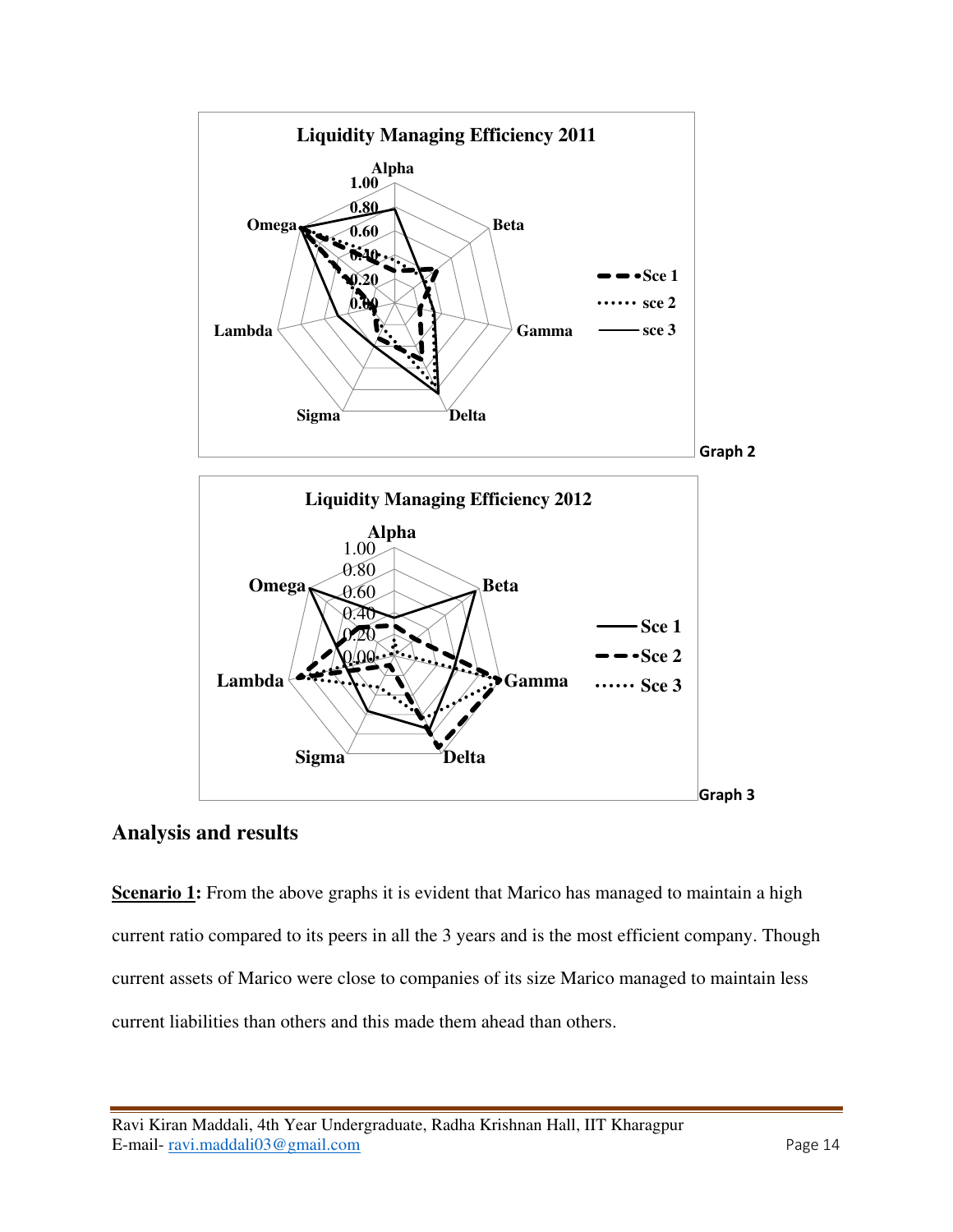**Scenario 2:** Again Marico was the most efficient to maintain its Quick ratio better than its peers for 2010 and 2011. But for 2012 P&G excelled to beat Marico to become most efficient in having a good Quick ratio.

Particularly for 2012 P&G maintained a less inventory than others and the Current Assets less inventory turned out to be a good trade off to put them ahead.

**Scenario 3**: In this case three different players turned out to be most efficient for the 3 years. In 2012 it was P&G who excelled and for 2011 Marico and in 2010 it was Dabur who beat the others. In this case all the players were close to the each other and there was no prominent dominance of a single player.

So over all in managing the liquidity Marico turned out to be the most efficient and has been putting significant efforts to stay ahead of other.

Amit, Mallik, Debashish and Debdas (2005) in their study regarding the relationship between working capital and profitability of Indian pharmaceutical industry found and concluded that no definite relationship could be established between liquidity and profitability. Vishanani and Shah (2007) studied the impact of working capital management policies on corporate performance of Indian consumer electronic industry by implemented simple correlation and regression models. They found that no established relationship between liquidity and profitability exist for the industry as a whole; but various companies of the industry depicted different types of relationship between liquidity and profitability, although majority of the companies revealed positive association between liquidity and profitability. Reheman and Naser (2007) found in their study negative relationship between profitability and liquidity of firms and also Ganesan(2007) studied working capital management efficiency in Telecommunication equipment industry and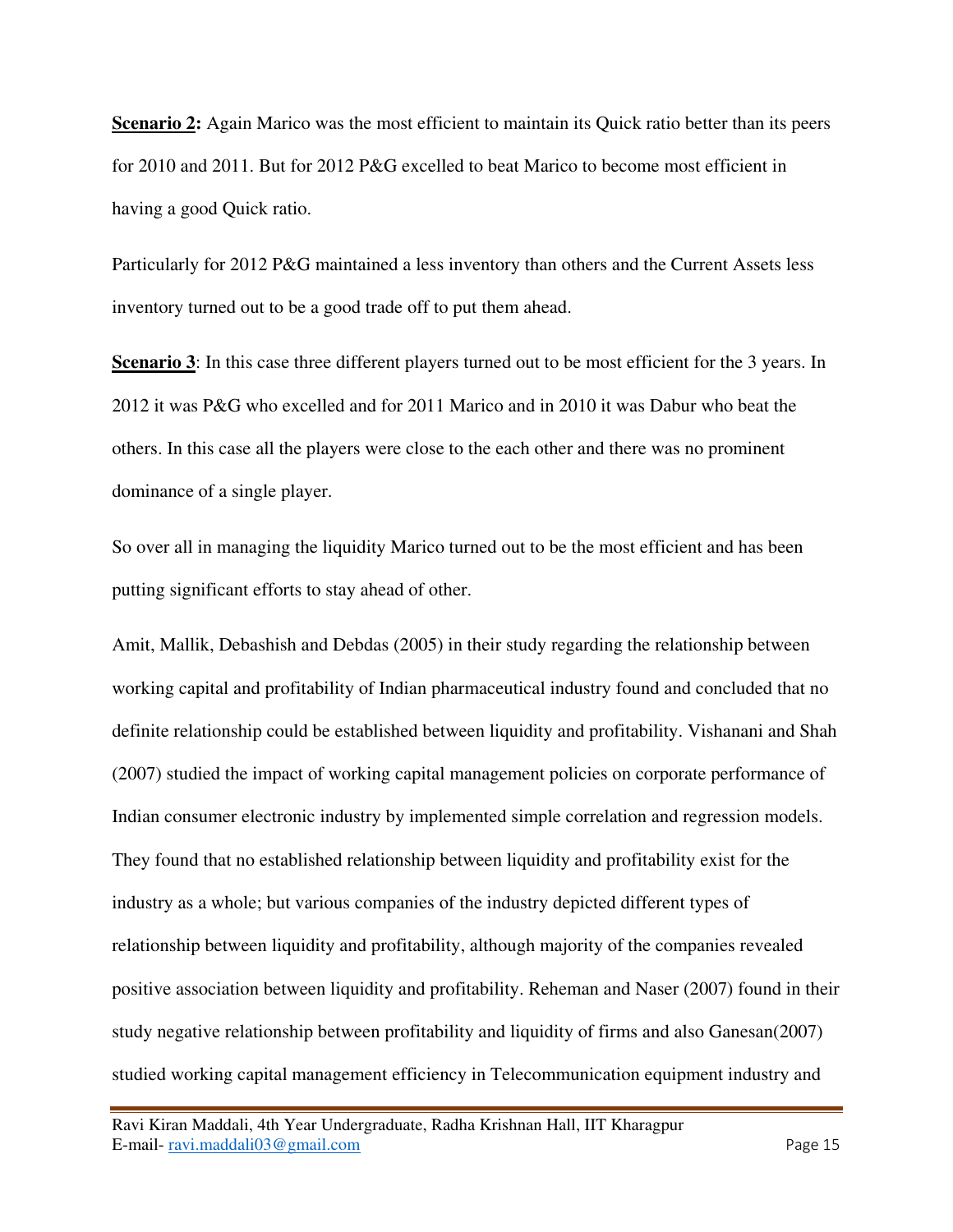the study revealed significant statistical evidence and negative relationship between profitability and liquidity.

The relationship of these traditional and modern liquidity measurement techniques are studied by Lyroudi and McCarty (1993) for small US companies for the period of 1984-1988 and they found that cash conversion cycle was negatively related with current ratio but positively related with quick ratio**.** 

Oliveira and Fortunato (2006) and Hoshi, Kashyap and Scharfstein (1991) indicate that investment in firms with information problems in capital markets is much more sensitive to liquidity levels than for firms which provide relatively more information to capital markets. Evans and Jovanovic (1989) describe the extreme case of this when concluding that liquidity constraints bind decisions of entrepreneurs attempting to enter a given product market, forcing the entrant to bear the risks associated with their new venture.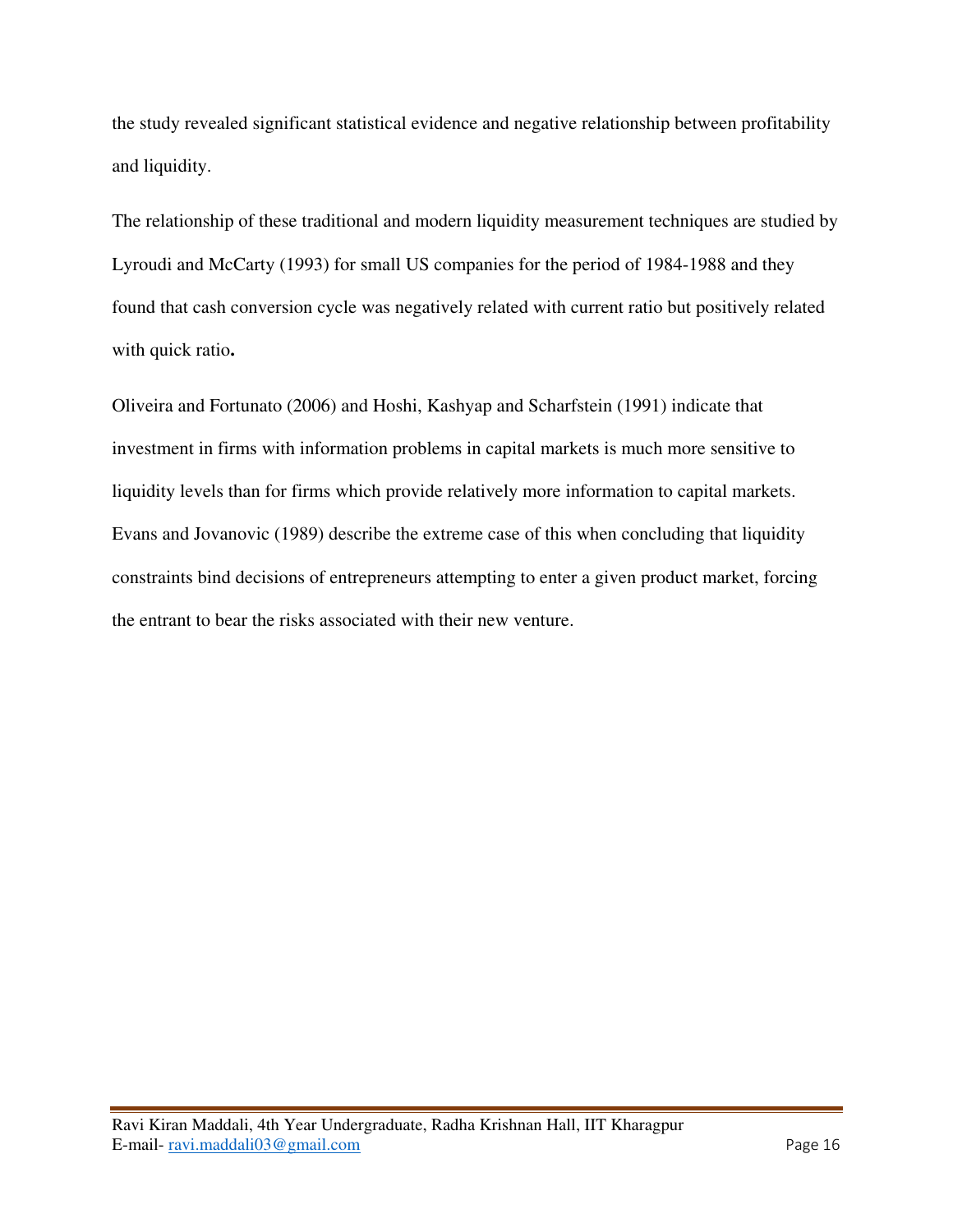## **Asset Turnover Graphs**



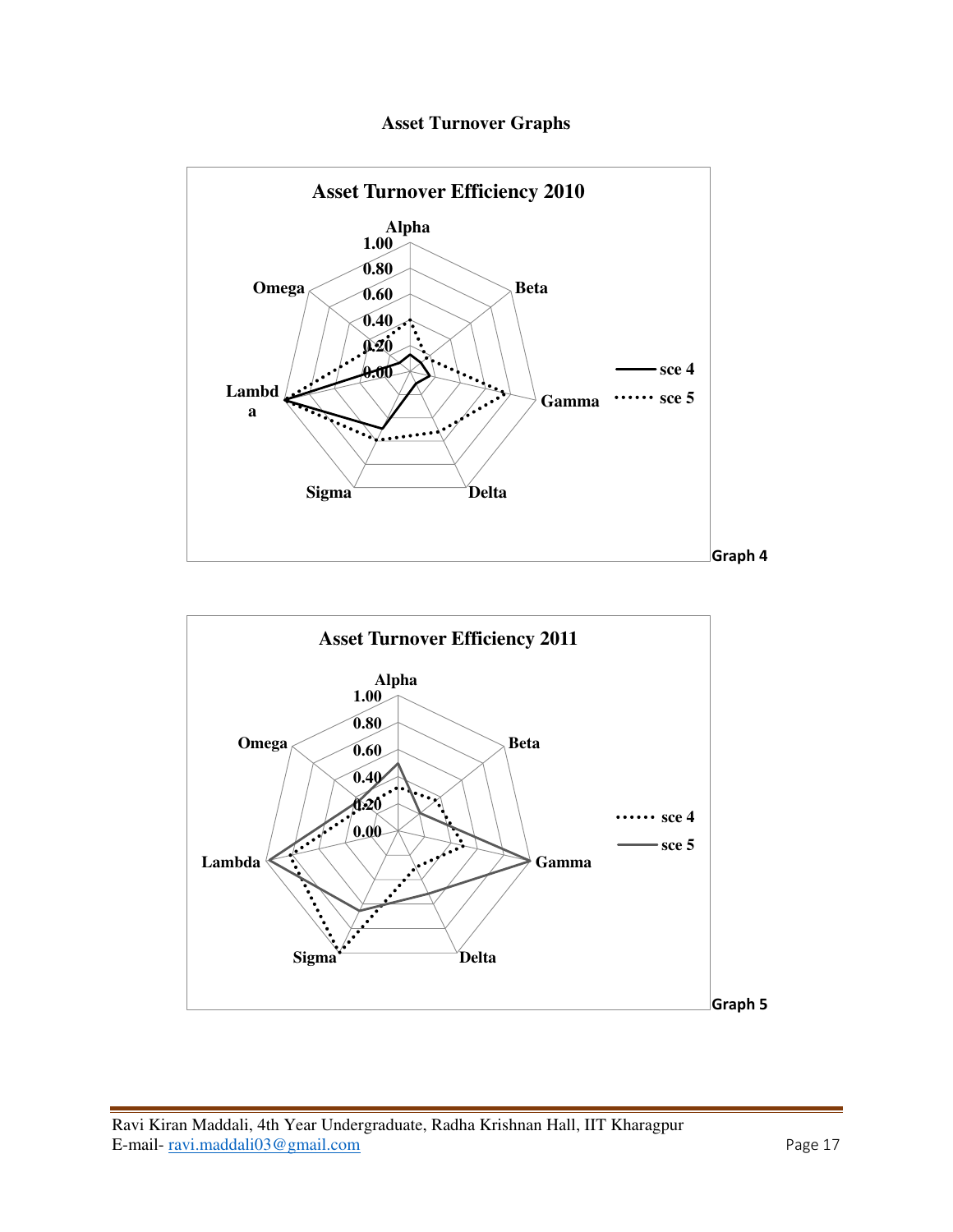

**Scenario 4:** In our case Colgate was good in 2010 though it lost its place in the coming years it is Nestle who mastered in good collection of its credit sales and became the most efficient of all the players in 2011 and 2012.

**Scenario 5:** In 2010 Colgate has the best inventory turnover ratio where as it was P&G in 2011 and Nestle in 2012 and the key to master this is to first identify the potential sales data and accordingly manage their inventory to meet its sales and reduce manufacture when sales are reduced in order to not stock up inventories.

Speaking about profitability documented in Freeman, Ohlson and Penman (1982), and for the negative impact of growth in net operating assets on operating profitability. This suggests that, while the mix of asset turnover and profit margin may be informative about the firm's strategy, the mix does not provide information about the change in the firm's profitability one year ahead.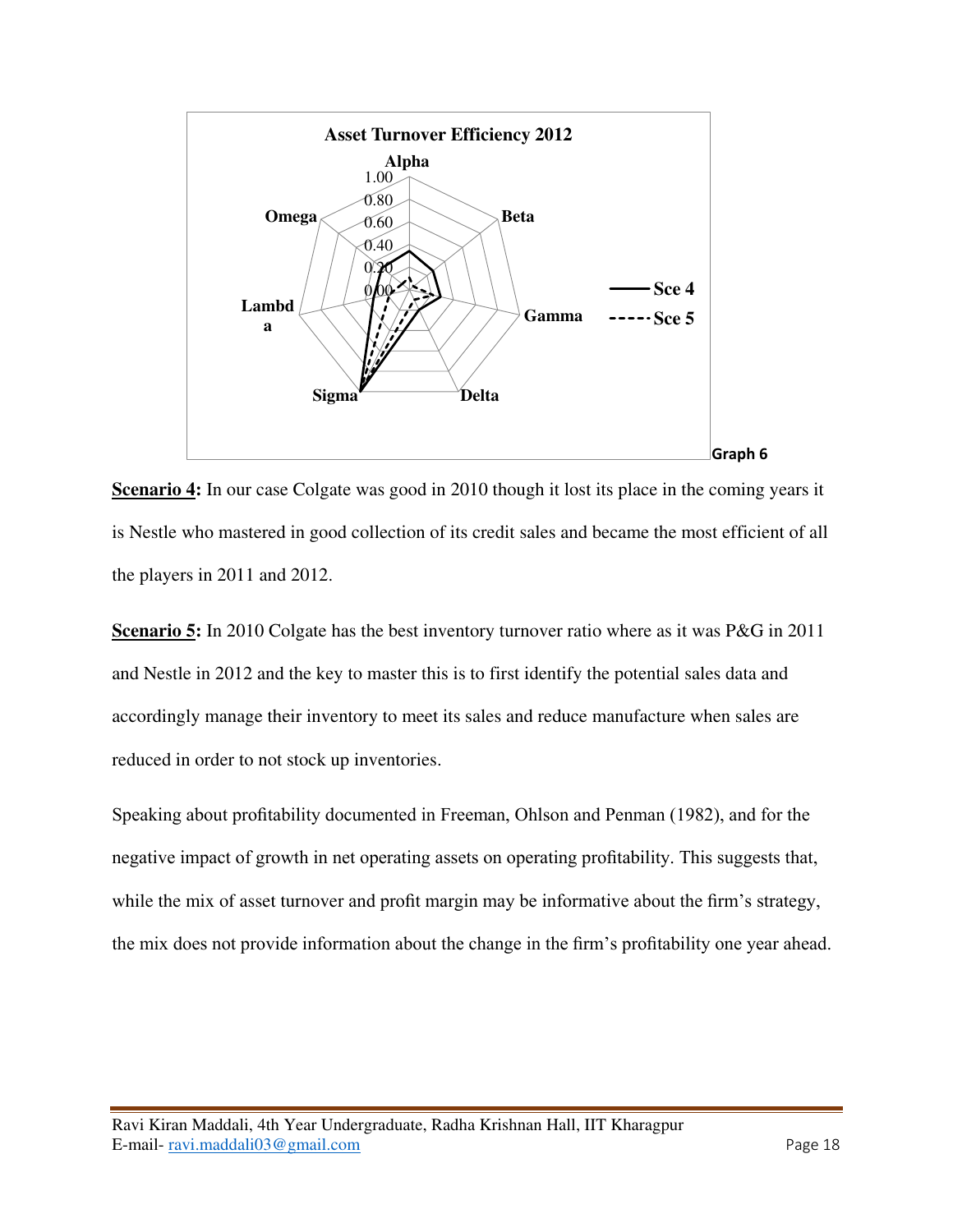## **Profitability Graphs:**

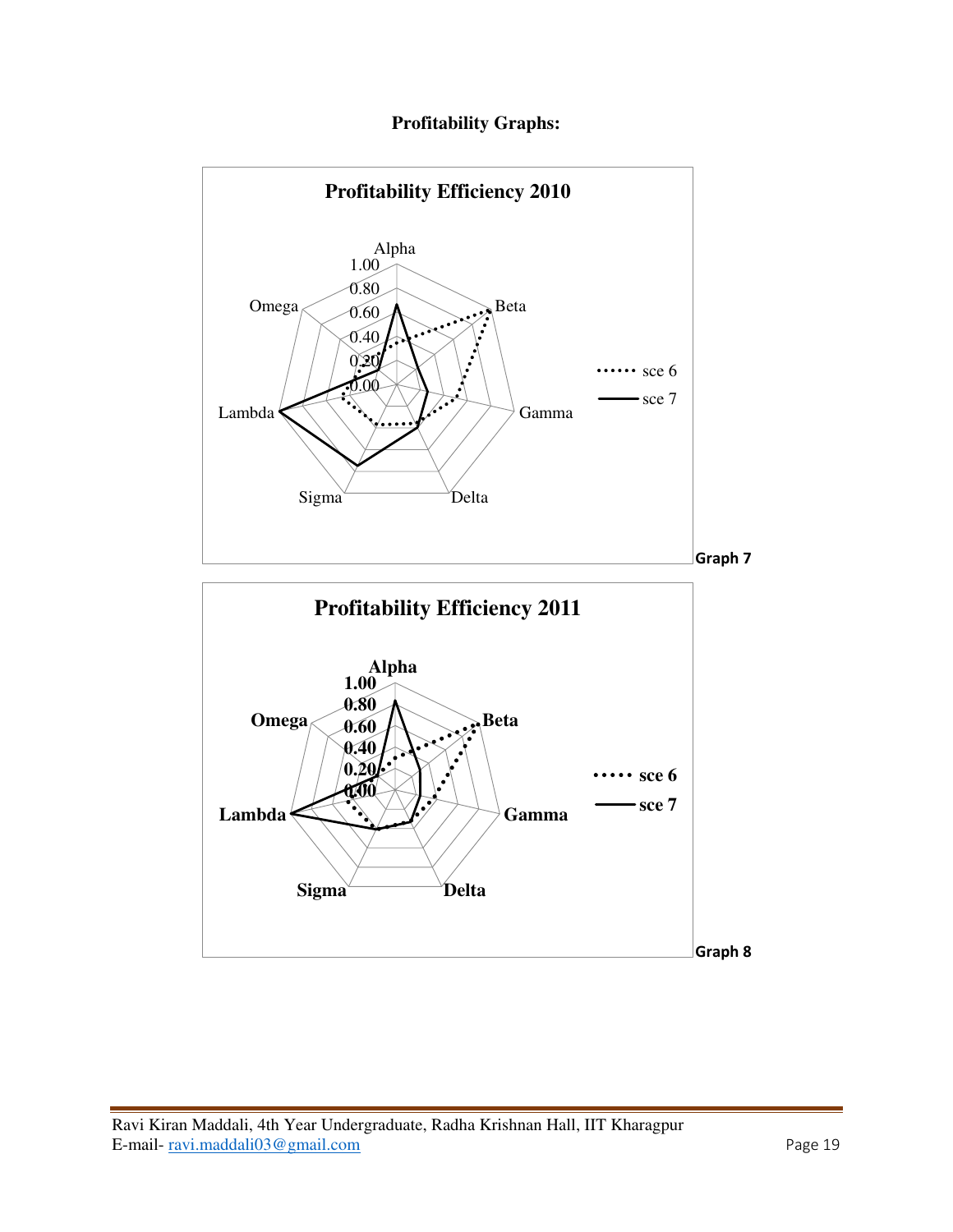

#### **Scenario 6:**

In our case definitely ITC is the master of management. ITC being the most efficient company to manage good margins in the industry far ahead of its peers shows its efficiency in cutting its costs and even with reasonable prices it maintained good margins. Normally FMCG is an industry with high margins, since cost of production is less and price of end product is significantly higher due to value addition at several stages of supply chain from manufacturer to supplier to retail store and then to the end customer.

#### **Scenario 7:**

In our case Colgate is the best manager in converting its assets. Definitely Colgate needs to applauded for its excellent strategy of maintain less assets and even then attain good income. Colgate is the only company with this ratio greater than 1 and it does mean that it takes less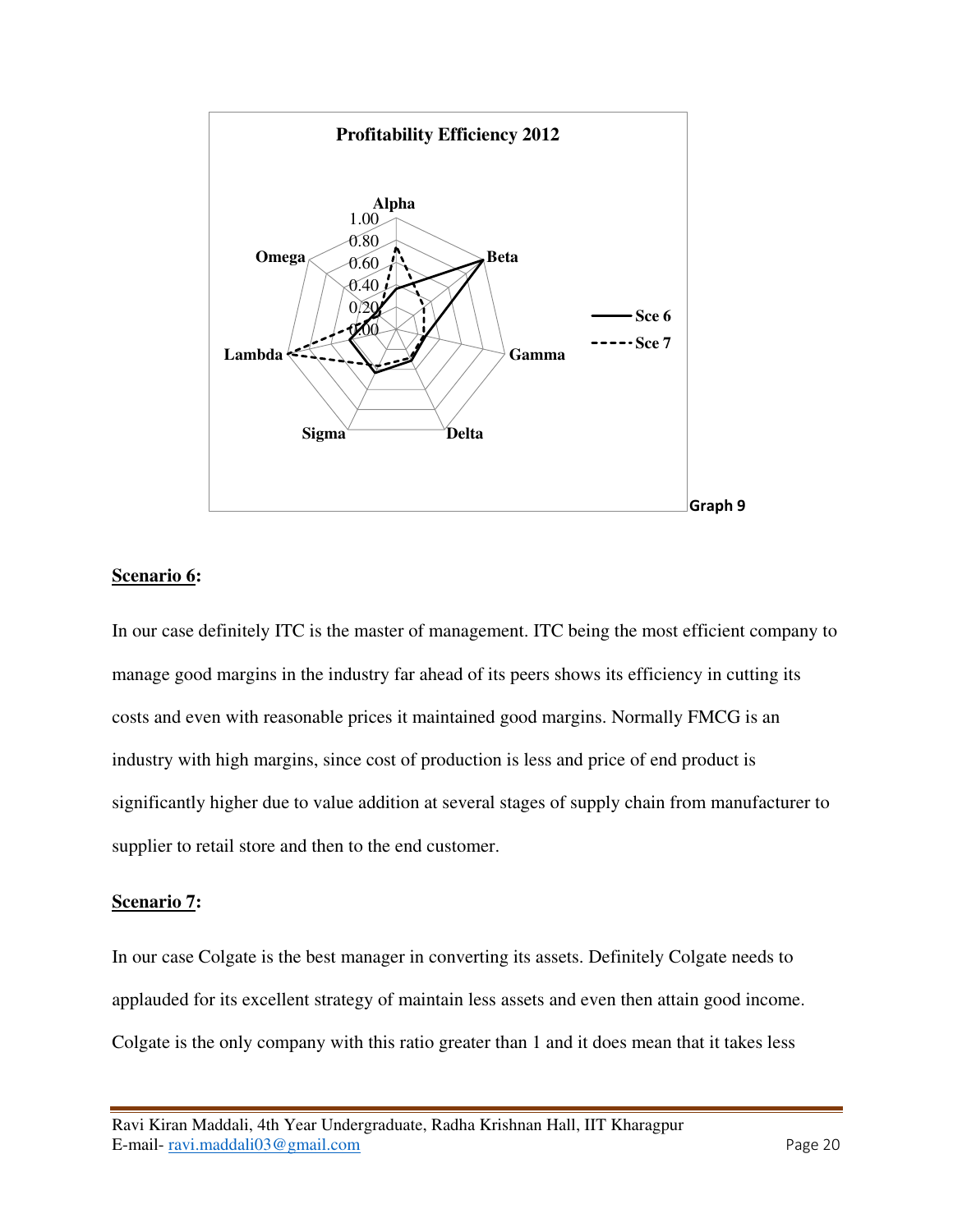assets then the income it attains every year and this is just not possible for any other company as the industry average floats around 0.4-0.6 for different years.

Research (Ohlson, 1995) shows that the value of a firm can be expressed as a function of the firm's book value and future abnormal earnings, or future return on equity in excess of the cost of capital. Other research (Feltham and Ohlson, 1995) shows that it is the operating activities that yield abnormal earnings. These studies suggest that understanding firm value requires forecasts of future return on operating assets.

#### **Conclusion:**

Profit maximization is the ultimate objective of firms as well as protecting liquidity is an important objective too. The difficulty of working capital management is to achieve the two objectives optimally within an operating period if profit increases at the cost of liquidity and this may create serious problem to firms. Therefore, to solve such problem, there must be some compromise between these two objectives of firms. One objective will not achieve at the cost of other as both objectives have their own importance to firms. If firms do not care about profitability, they may not survive for a longer period. On the other hand, if firms do not care about liquidity, they may face problem of insolvency or bankruptcy.

As visible from the analysis done above it is clear that companies need to put good emphasis in maintaining their financials that can make them better than everyone else in the market. As a popularly belief in India where debtors have tough time collecting their credit back, these analysis give good insight into a company and see that if it is in a good shape to pay back its debts.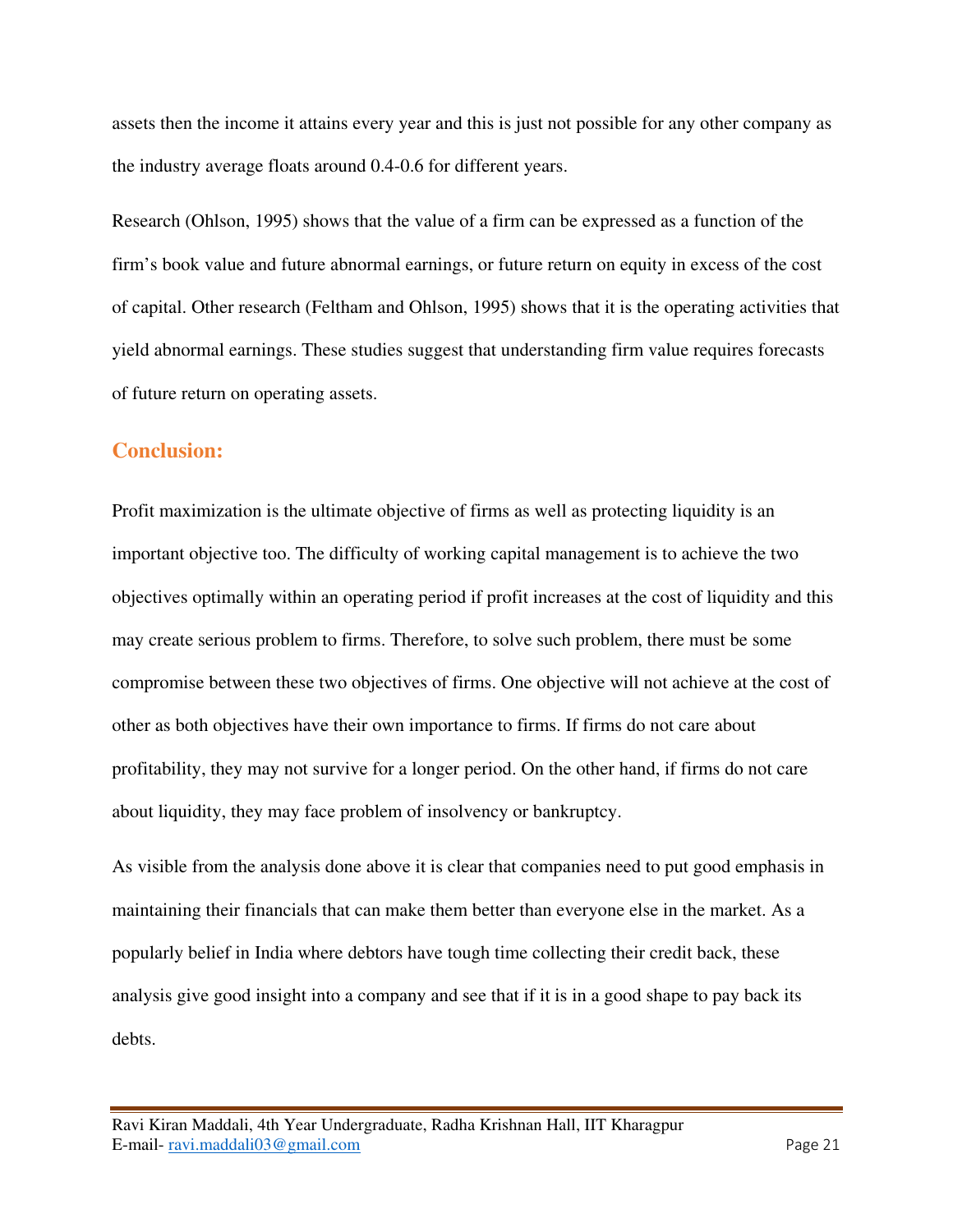Conclusion from the scenarios of liquidity managing predominantly say that Marico has been in good position for all the years and companies like P&G and Dabur tried to get closer to them.

Conclusion from Asset Turnover scenarios is that Colgate is just ahead than others and there was no predominant domination shown by any other company.

Conclusion from Profitability scenarios is that ITC and Colgate are leading winners and others are not even close to them.

Overall each company has its grace in at least one or other scenarios and has been benchmarking their approach and taunting others to learn from them and reach them.